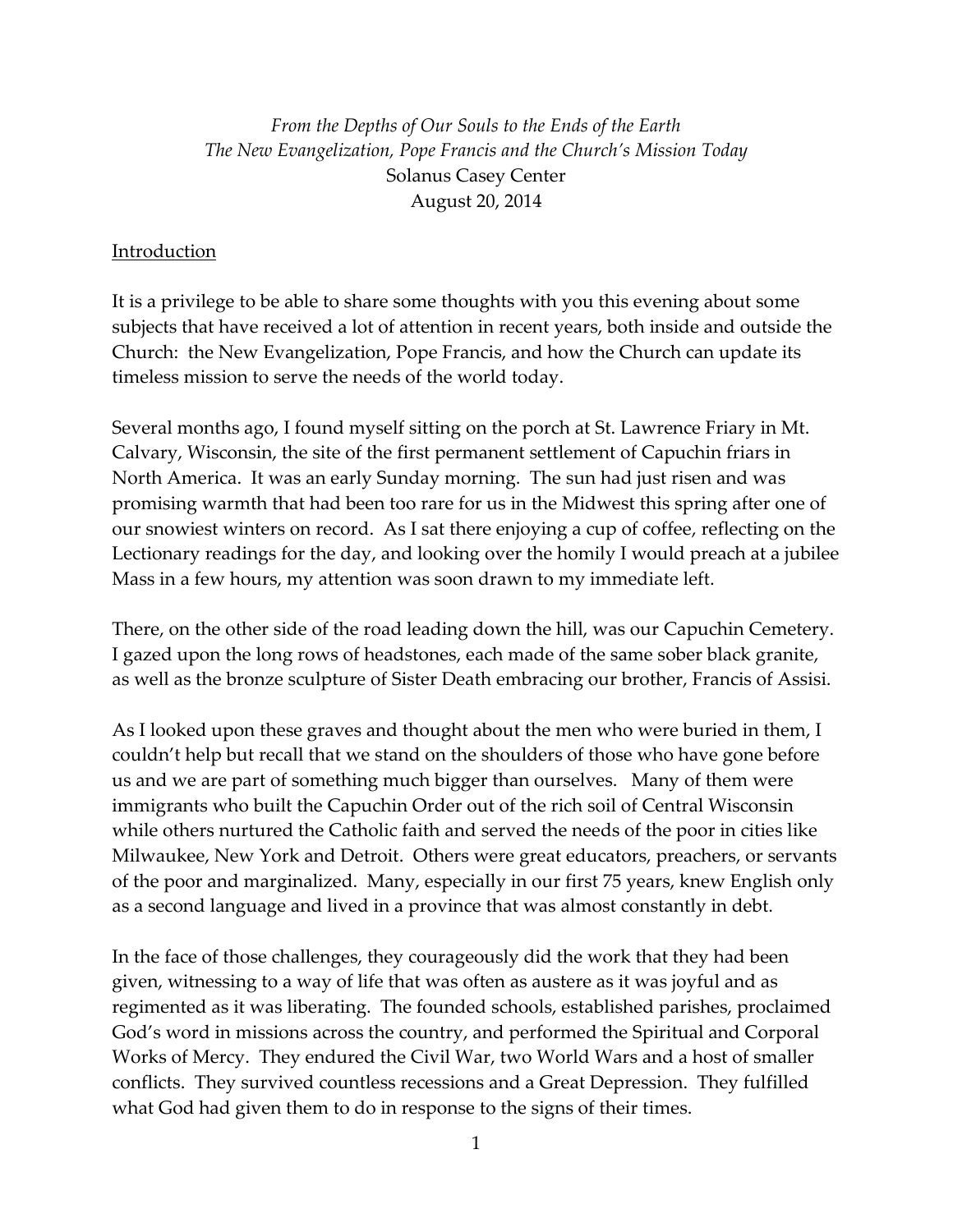We are now several months removed from our annual liturgical walk through the Acts of the Apostles during the Easter season; and we are nearing a year since the publication of Pope Francis' apostolic exhortation *Evangelii Gaudium.* This past Ash Wednesday, the Archdiocese of Detroit began a Year of Prayer for a New Pentecost, which Archbishop Vigneron convoked in preparation for an Archdiocesan Synod that envisions for some time in 2016. With all of that as background, what can we learn not only from the Holy Father but also from some of the challenges and opportunities that the church has faced from her earliest days?

What I hope to do in the coming minutes is to weave together some of the Pope's observations, some stories and themes from Acts, and some contemporary issues to stimulate your own reflections and conversations about how to answer that question.

### Reawakening the Spirit within Ourselves (Ch. V, *Evangelii Gaudium*)

In Chapter V of *Evangelii Gaudium* Pope Francis recognizes that we can have little hope to evangelize the world if we do not reawaken the Holy Spirit within us. He notes five different elements in this process:

- (1) Recognizing that the Spirit is working all around us and within each of us.
- (2) Having a personal encounter with Jesus.
- (3) Being one with God's people, especially the poor and marginalized (e.g. gentiles, sick, crippled, etc.).
- (4) Trusting in Easter and the resurrection not just an event in history but a living reality, part of the Paschal Mystery.
- (5) Entrusting ourselves to the intercession of the Blessed Virgin Mary.

I would like to address each of these elements in turn.

#### *Recognizing That the Spirit is Working All Around Us and Within Each of Us*

One of the remarkable things about the Acts of the Apostles is the pervasive presence and dynamic action of the Holy Spirit throughout the narrative. In Acts 1, the risen Jesus tells his disciples to wait in Jerusalem for the coming of the Spirit and promises them that they will be his witnesses "in Jerusalem, throughout Judea and Samaria, and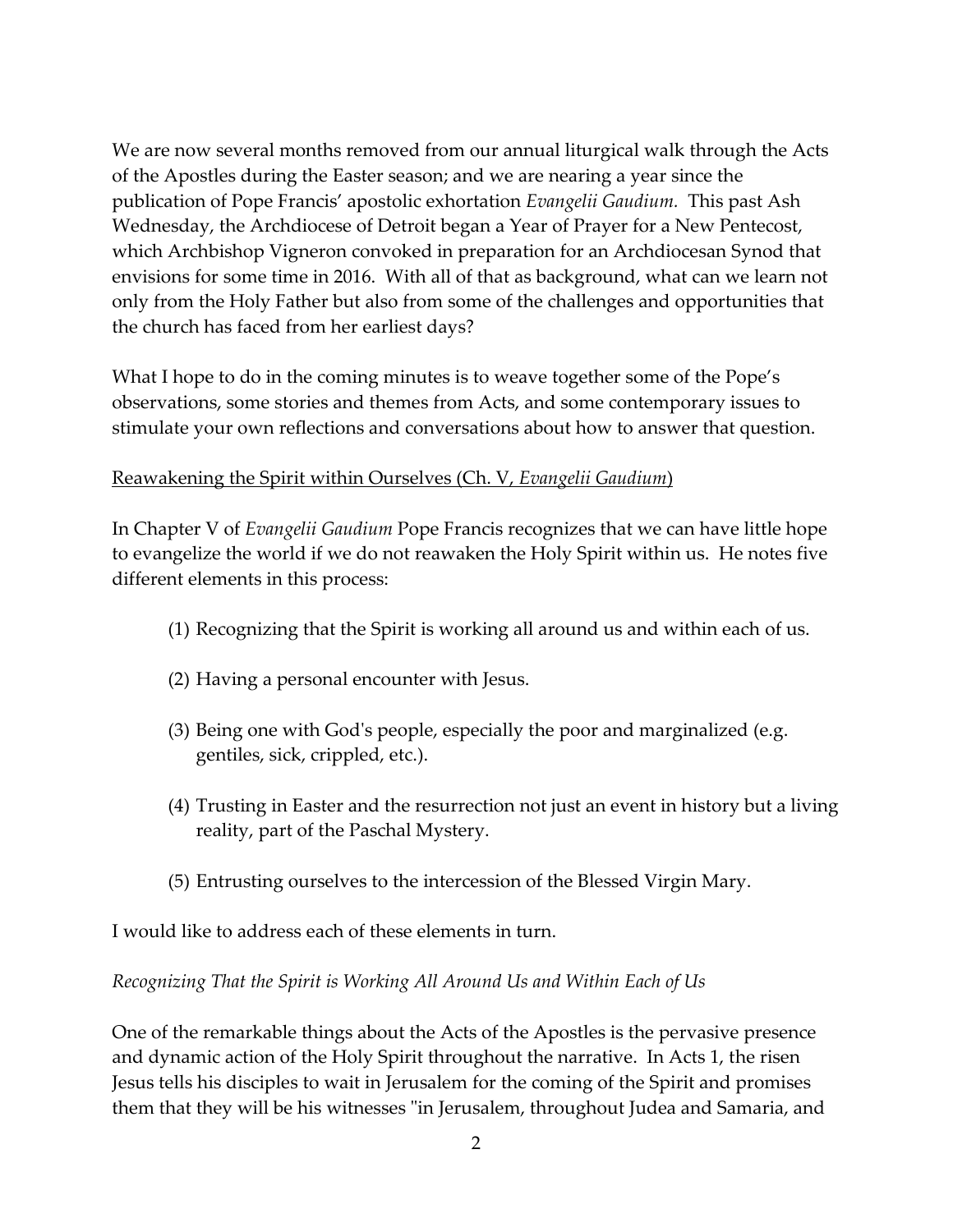to the ends of the earth." In Acts 2 that same Spirit comes to the disciples at Pentecost and gives them the power to speak in various tongues of "the mighty acts of God."

In Acts 4, the Spirit gives Peter and John, "ordinary men," the boldness to speak the truth about Jesus to the powers of their day. In Acts 6, when the need for a new ministry arises, the Twelve call together the community of disciples to choose seven men "filled with the Spirit and wisdom" to serve. In Acts 7, one of those seven, Stephen, is inspired to forcefully the challenge the religious leaders of his day to conversion; and in the following chapter he is stoned to death when his challenges are met with hostility rather than *metanoia*. As he is dying, he asks that his killers may be forgiven before he surrenders his spirit to God.

A little later in Acts 8, the Spirit drives Philip to his encounter with the Ethiopian eunuch—an example of what we have come to know as evangelization *ad gentes* (to the nations)—and just as quickly snatches him away. By now you undoubtedly get the picture: the Holy Spirit is constantly at work among those called to be disciples of Jesus. Where is that Spirit at work among us today? How is it working? In whom might it be working in a special way?

# *Having a Personal Encounter with Jesus*

After its first eight chapters, Acts takes a dramatic turn. This rather unorthodox and rapidly growing community of believers is now under persecution and has offered up its first martyrs. Now one of their most prominent persecutors, the one at whose feet those who executed Stephen piled their cloaks, becomes a follower of the Way and will go on to be the greatest missionary they had ever known.

Saul's conversion on the road to Damascus is so central to the narrative of Acts that it is told and retold several times (in Chapters 9, 22 and 26). This not only underscores the central role of the man who would come to be known as Paul in the life of the early church, it also provides a model for generations of Christians who would come after him. Indeed, the story of the conversion of St. Paul is the story of our own conversion.

- (1) We're going about our business.
- (2) Something stops us in our tracks.
- (3) We go through a period of "blindness" and uncertainty.
- (4) God sends people into our lives to help us out.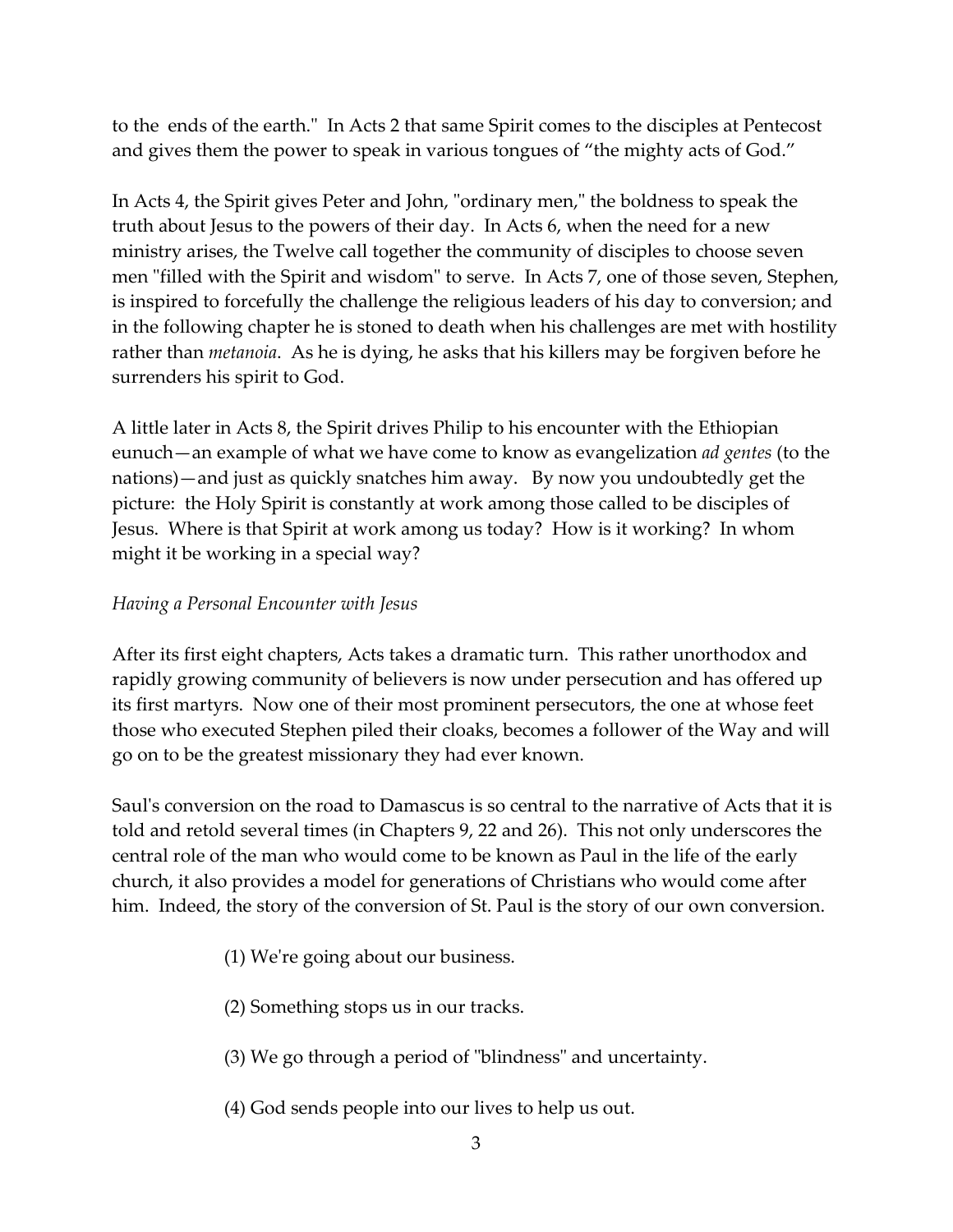- (5) We receive a calling that is part old and part new.
- (6) We go through a period of trying it out and gaining trust.

I believe that, as we continue to mark the 50<sup>th</sup> Anniversary of the Second Vatican Council, we find ourselves in what might be called one such "Pauline moment" in the life of the Church. One of the reasons that St. John XXIII convoked the Council was because he recognized that the world in which the Church found herself in the middle of the  $20<sup>th</sup>$  Century was rapidly changing while, in many respects (particularly liturgically), she was still living in the  $16<sup>th</sup>$  Century. Things were getting a little musty, so it was time to throw open the windows and let in some fresh air.

We did that. Our liturgical life was radically altered; those who had been previously condemned as outside the embrace of salvation were beckoned as "separated brethren" to reconciliation; religious men and women were called to renew their lives in the charisms of their founders; and lay men and women were challenged to see themselves as part of a priesthood of believers called to minister in their own right. As with most major reforms, Vatican II was welcomed by some and loathed by others.

Even as the Church has been attempting to implement the reforms of Vatican II, we have also been trying to decide what the council fathers really intended. Should the council be viewed through a hermeneutic of continuity or one of discontinuity, elaboration or eruption? As we have wrestled with these questions, the world around us has continued to change; and in many respects, the pace of that change has accelerated. The global locus of vitality in the Church has shifted from North to South and from West to East. Places that once sent priests and religious to the so-called "godless" or "pagan" mission territories are now becoming mission territories themselves through a combination of secularization, scandals, and materialism and consumerism.

We thus find ourselves in a state of liminality, experiencing a blindness as real as St. Paul's, where we often find ourselves stumbling and groping for the ways to evangelize in a world that is far different than 25, 40 or 50 years ago. Due to the grace of God, we are blessed to have those who, like Ananias did with Paul, draw us to see the world anew. They range from Pope Francis, who has called us to embrace anew the wordless gospel of compassion and mercy, to the young people who are drawn to religious life by some of the traditions and practices that we were once ready to discard as irrelevant but which retain their power to create sacred spaces in a world that too often seems devoid of them.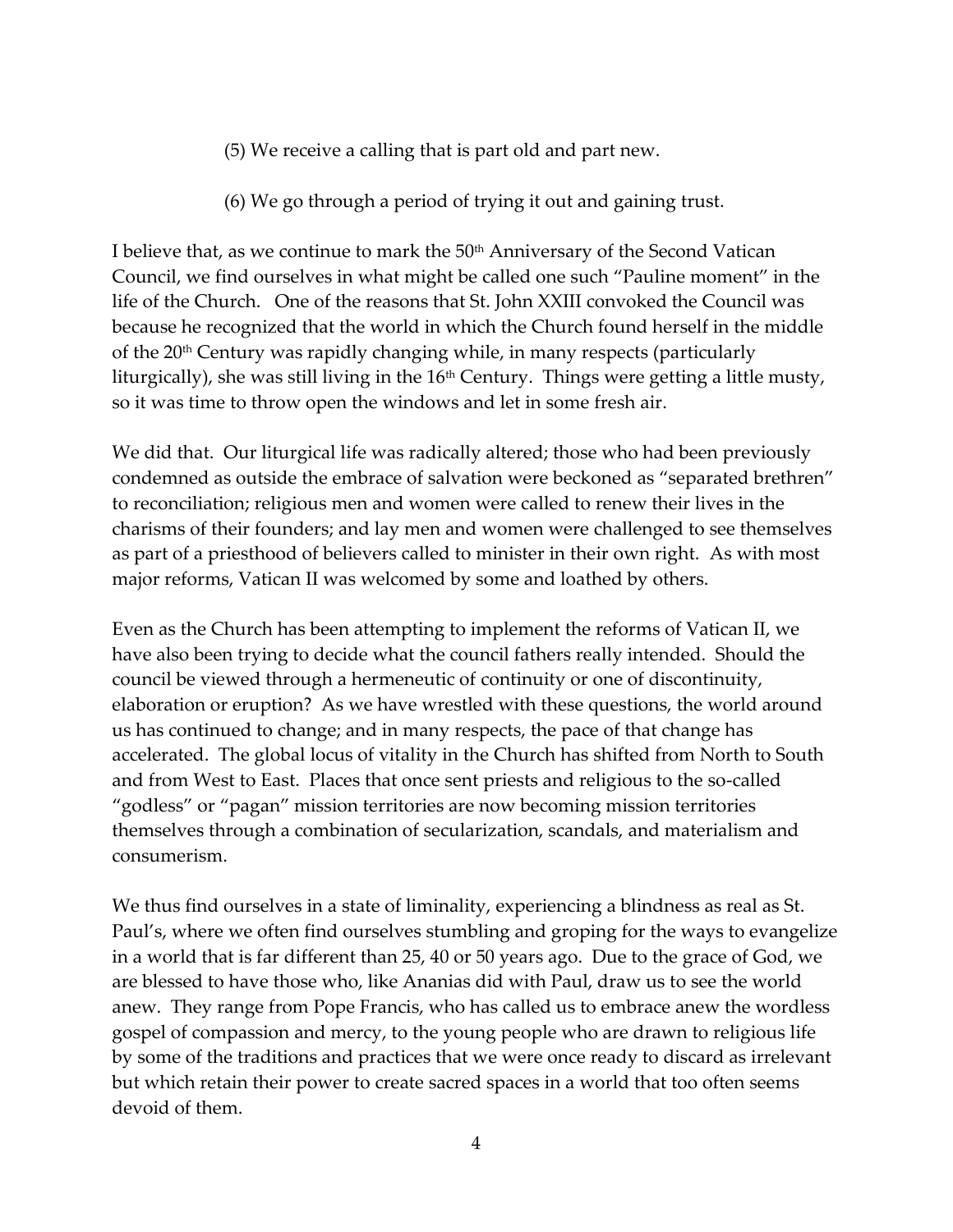#### *Being One with God's People, Especially the Poor and Marginalized*

In *Evangelii Gaudium,* Pope Francis notes that the Church has made the option for the poor not only an expression of our priorities in the exercise of Christian charity but also a foundation for our own conversion.

This is why I want a Church which is poor for the poor. They have much to teach us. Not only do they share in the *sensus fidei,* but in their difficulties they know the suffering Christ. We need to let ourselves be evangelized by them. The new evangelization is an invitation to acknowledge the saving power at work in their lives and to put them at the center of the Church's pilgrim way. We are called to find Christ in them, to lend our voice to their causes, but also to be their friends, to listen to them, to speak for them and to embrace the mysterious wisdom which God wishes to share with us through them ( EG 198).

This option for the poor has been at the heart of the Church's life and mission from the very beginning. In Acts 2 the community of believers centers their spiritual life not in large or ornate buildings but in people's homes, praying and breaking bread together. In Acts 3, Peter and John have little or nothing material to give a crippled man in need; but they share what they have—healing power in the name of Jesus—and he is made whole. In Acts 10, Peter, inspired by his vision of a "big tent," reaches out to Cornelius and the rest of his gentile household and begins to realize that God shows no partiality in bestowing the gifts of the Spirit or in accepting people into his family, as long as they act in accord with God's will. In Acts 18, Paul—rejected by his fellow Jews at Corinth reaches out to the gentiles.

Over and over again, the community of believers in Acts stretches itself more and more to the margins and frontiers. This presents a special challenge today to our Church in North America. Many of parishes are dominated by older members who are at a time in their lives when they naturally look toward conserving energy rather than expending it; seeking safety and security rather than taking risks; and comforting themselves with the stories and legacies of the past rather than charting new courses for our future.

Many parishes in the Archdiocese are shrinking; and the latest round of mergers and consolidations are a testament to the reality that the church our parents or grandparents knew is dying, the efforts of the Detroit "Mass Mob" notwithstanding. What will replace it is not entirely clear. This calls us to consider the fourth of the elements mentioned by Pope Francis that are part of our spiritual renewal.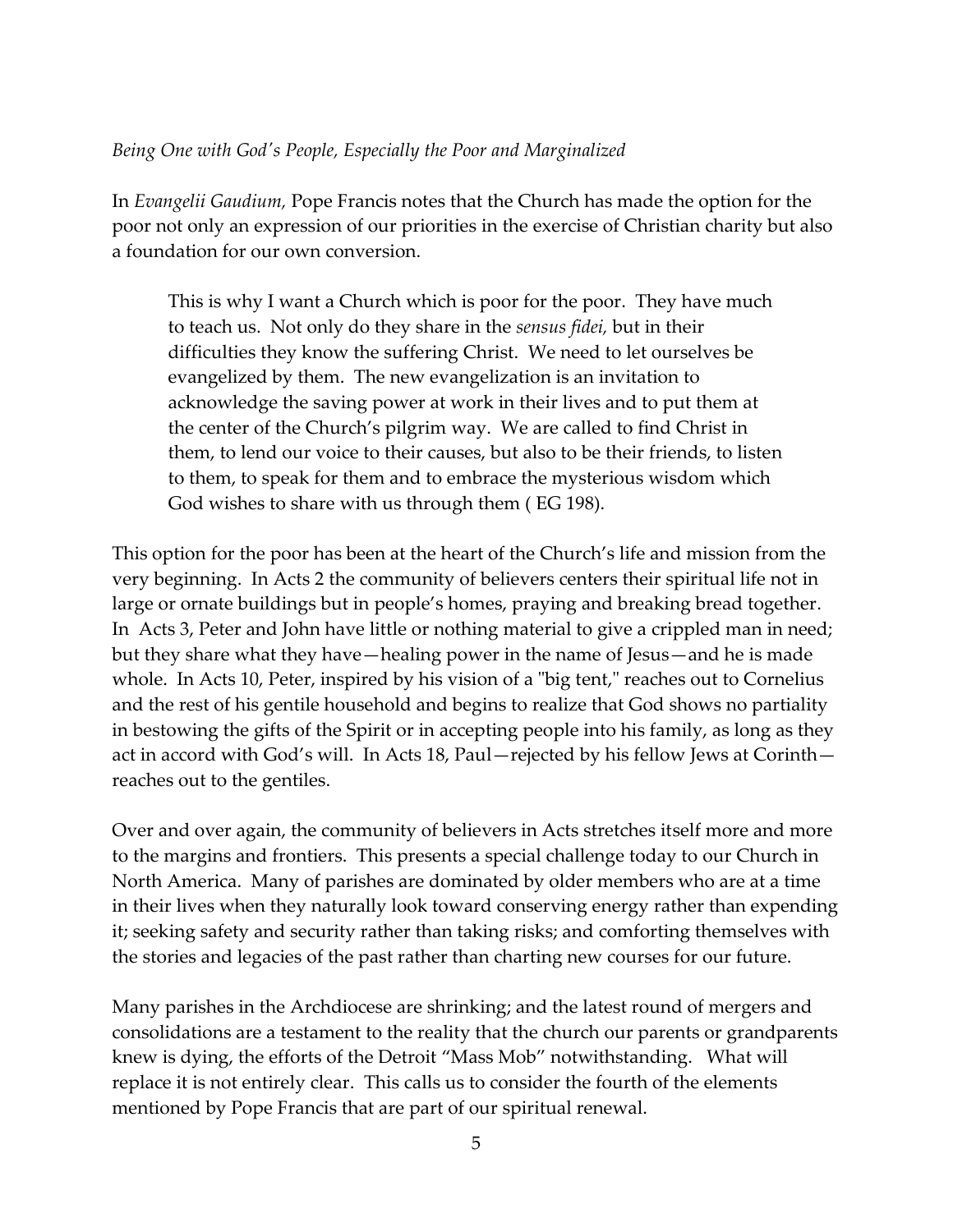# *Trusting in Easter and the Resurrection Not Only as an Event in History but also a Living Reality*

In Acts 14, we find Paul and Barnabas preaching the gospel at Lystra. When Paul heals a man crippled from birth, and he and Barnabas are hailed as gods and can barely keep the locals from offering sacrifice to them. Shortly thereafter, however, they are set upon by Jews from Iconium. Paul is stoned nearly to death and is dragged out of town to be left for dead. But he soon gets up, dusts himself off, and returns to town to continue his mission. Throughout his journeys, Paul would similarly share in the Paschal Mystery.

The Church has certainly shared in the experience of Christ's passion and death in recent years. In some parts of the world like the Middle East, Northern Nigeria or Orissa state in India, it has been experienced primarily in the form of discrimination and sometimes deadly persecution. In our own country, probably the most prominent experience has been in the sexual abuse crisis.

Any consideration of suffering and trauma, of course, must begin with the victims and survivors of abuse by priests and religious; but it certainly does not end there. It has affected us all in various ways; and while it has generated some needed reforms, heightened senses of vigilance and accountability along with hopes that the Church will emerge from this crisis wiser, humbler, and stronger, these have often been accompanied and complicated by fear, anger, mistrust and shame—hardly the emotional foundation for effective evangelization.

How do we draw strength from the promise of resurrection at a time when the realities of the cross and tomb feel more real to us? How do we get up, dust ourselves off, and get back to our mission—remembering, of course, that addressing any crisis is not a distraction from that mission but must rather become a vital part of it?

#### *Entrusting Ourselves to Mary*

The Pope has urged us to entrust our work of evangelization to "the mother of the living Gospel" (EG 287).

How can we follow the example of the woman who is sometimes called "the First Disciple?" How can we work through our fears to honor God's presence among and within us? What does it mean to bear Christ and bring him into the world today?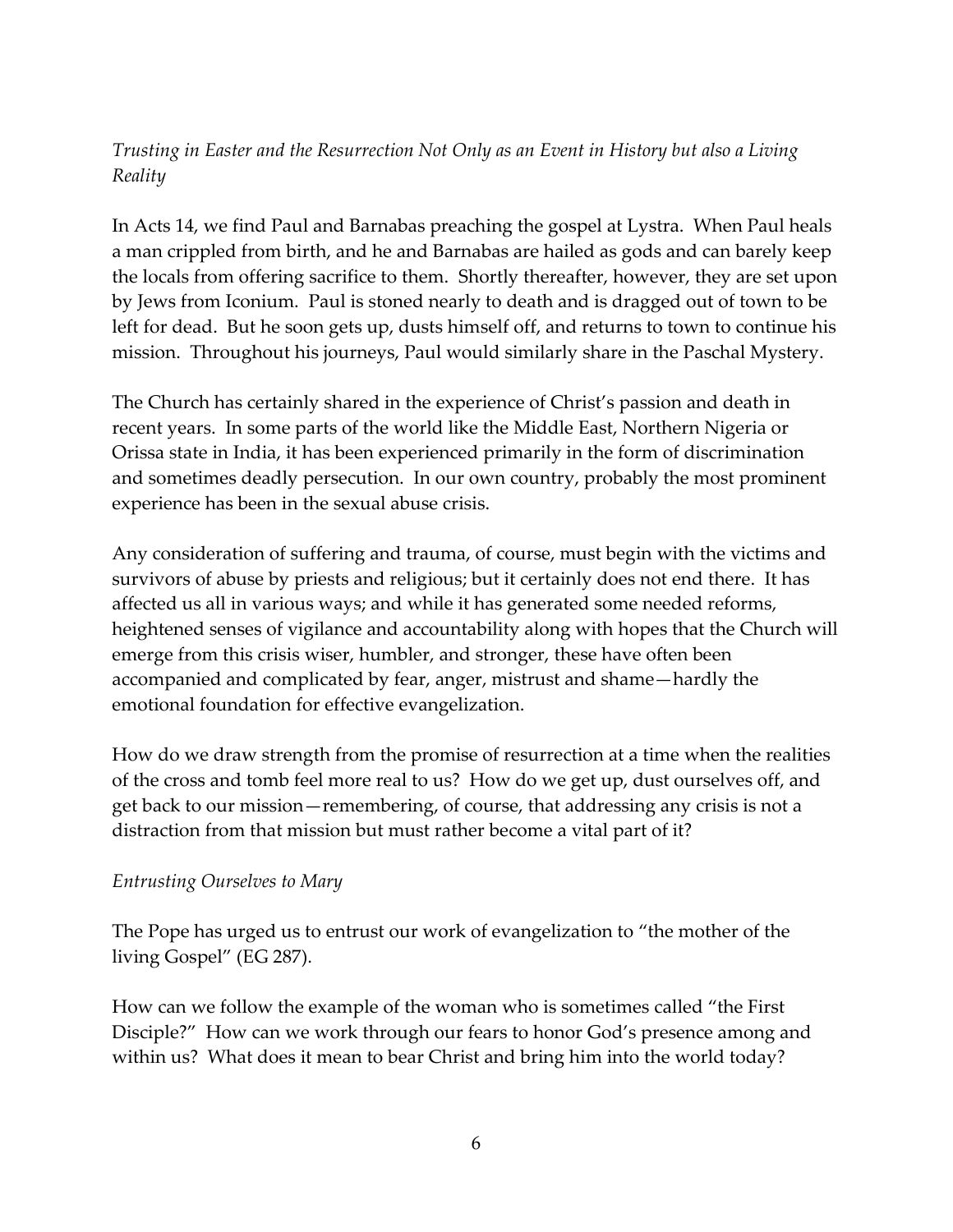As we think of the Blessed Mother, it is hard to forget that she and St. Joseph brought Jesus into the world as what we would likely recognize today as poor pilgrims and refugees seeking asylum from the mad and murderous designs of Herod. A little over a year ago, Pope Francis was at the Sicilian Island of Lampedusa, which some have referred to as the "Ellis Island of Italy." It is the nearest point in Europe from the shores of North Africa and consequently it has become a magnet for migrants desperate to escape poverty, political repression and violence. Over 20,000 people have perished trying to make the journey. In his homily at a Mass on the island to remember those who had perished, the Pope said:

We are a society that has forgotten the experience of weeping, of "suffering with": the globalization of indifference has taken from us the ability to weep! In the Gospel we have heard the cry, the plea, the great lament: "Rachel weeping for her children . . . because they are no more." Herod sowed death in order to defend his own well-being, his own soap bubble. And this continues to repeat itself.

Let us ask the Lord to wipe out [whatever attitude] of Herod remains in our hearts; let us ask the Lord for the grace to weep over our indifference, to weep over the cruelty in the world, in ourselves, and even in those who anonymously make socio-economic decisions that open the way to tragedies like this.

What might he say standing in Arizona or Texas, along our own border with Mexico, where thousands have risked and lost their lives seeking freedom from poverty, violence, and repression in the countries of Central America? What might he say to our elected officials in Washington, DC who have yet to fix our broken immigration system?

#### Principles of Evangelization (Ch. IV, *Evangelii Gaudium*)

So as we renew ourselves in the Holy Spirit and allow ourselves to be (re)evangelized, how do we go about the work of the New Evangelization? In *Evangelii Gaudium,* Pope Francis notes four principles that need to undergird the work of "building a people in peace, justice and fraternity" (221), that is building a world renewed by the gospel of Jesus Christ. These principles are:

- (1) Time is greater than space.
- (2) Unity prevails over conflict.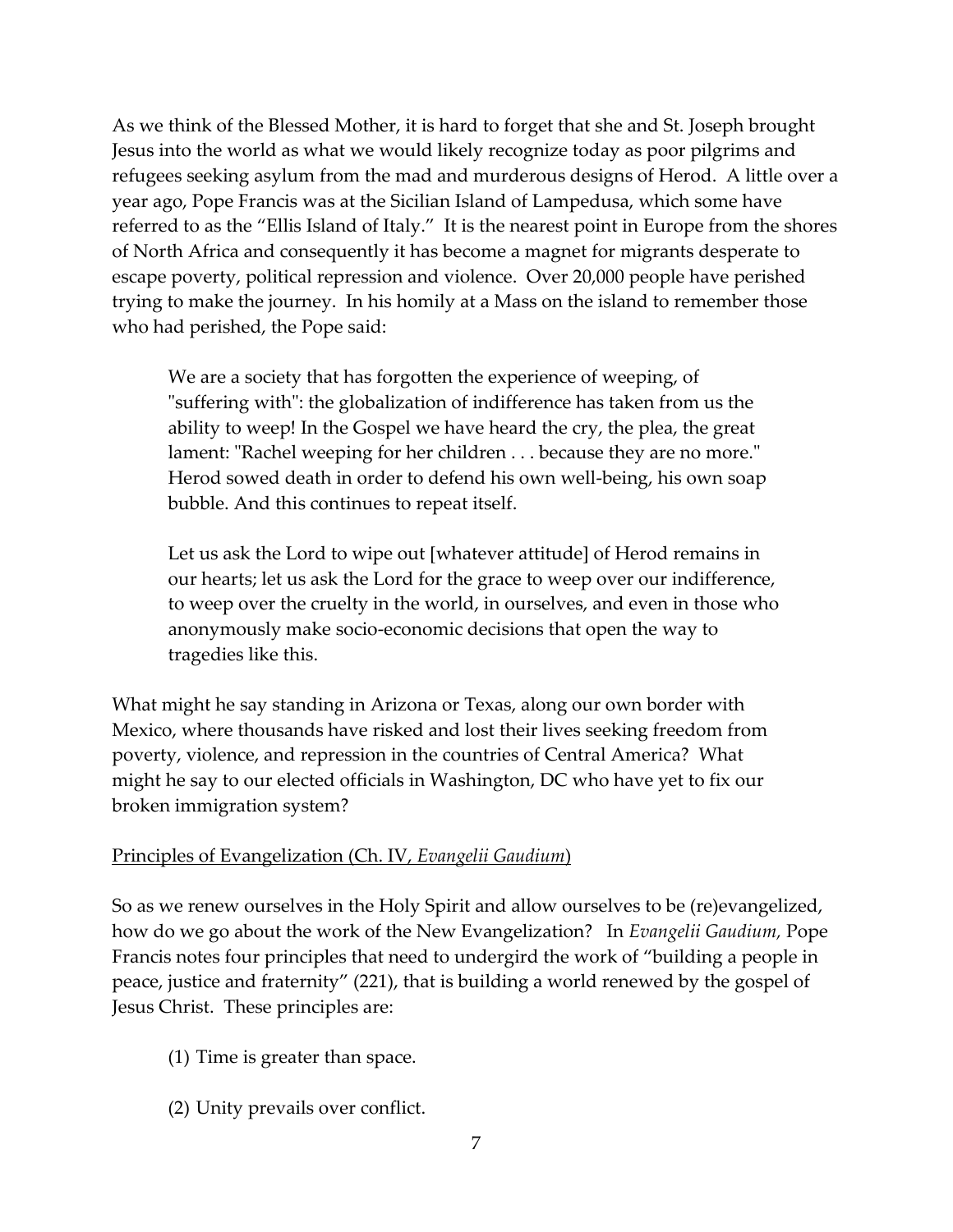- (3) Realities are more important than ideas.
- (4) The whole is greater than the parts.

In the few minutes I have remaining, let us briefly turn to these four principles.

### *Time is Greater than Space*

This principle is another way of stating what we already know from experience: "A constant tension exists between fullness and limitation….People live poised between each individual moment and the greater, brighter horizon of the utopian future as the final cause which draws us to itself" (222).

When Jesus' promise to his disciples was fulfilled with the coming of the Holy Spirit at Pentecost, they were sent forth as witnesses. Success was not instantaneous. There were many fits and starts, triumphs and failures. As Acts and his own letters to the various churches demonstrate, St. Paul's missionary efforts were similarly marked by varying degrees of accomplishment. Some efforts bore fruit and others did not. Even today, evangelization and pastoral planning are not so much projects but rather ongoing processes that involve patiently and steadily developing people and communities; regular reflection and evaluation; and measuring results and successes and failures over the long haul.

#### *Unity Prevails Over Conflict*

In a church as diverse as our own, this principle is often tested. Because our lives as people of faith mean so much to us, matters of faith and our way of life often engender great passion; and that passion, in turn, can lead to conflict. If we turn again to the Acts of the Apostles we are reminded that such conflicts have been with us from the earliest days of the Christian community; and we can also find a model for how to deal with them.

In Acts 15, we see the community confronted with fundamental questions of membership and initiation. How much of the Jewish Law must gentile believers embrace before they could be considered "saved" and part of the community? Rather than allowing these questions to fester and tear apart the community, Paul and Barnabas decide to bring them to the apostles and presbyters in Jerusalem. What follows is four-step process that can serve as a model for us: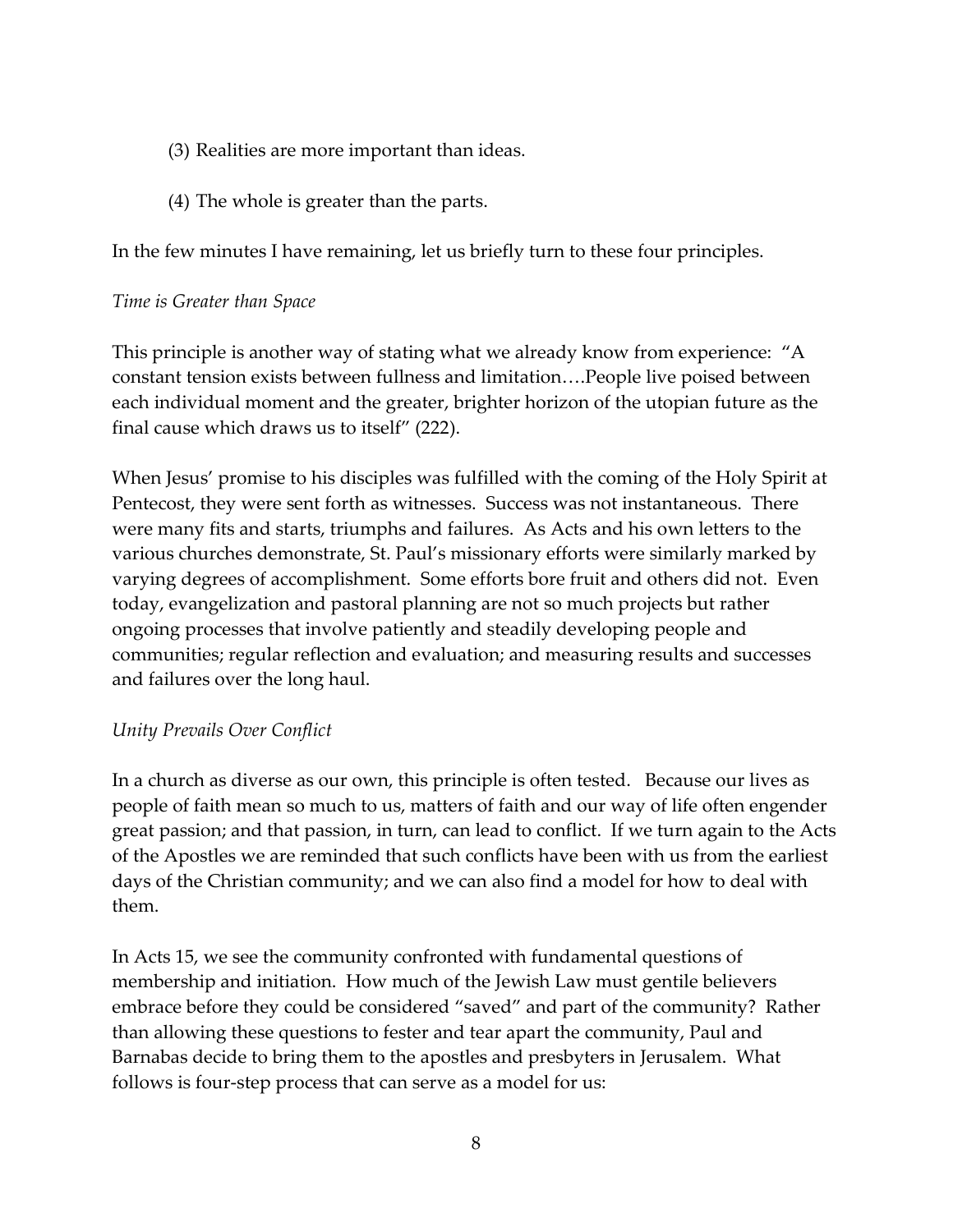- (a) Recognizing and owning conflict.
- (b) Discussion (debate) and discernment.
- (c) Compromise, consensus and decision.
- (d) Implementation and integration.

At what we have come to know as the Council of Jerusalem did not shy away from dealing with "the tough stuff." Those gathered recognized and wrestled with the conflicts; they passionately debated the issues; they reached a compromise (rejecting mandatory circumcision and insisting instead on some dietary restrictions and avoidance of unlawful marriage); and they sent those gathered out to deliver the message and implement the decision. It took a while for the message to be accepted and integrated. Indeed, in the very next chapter, Paul has his co-worker Timothy circumcised "on account of the Jews" (Acts 16:3)! But over time, the integration of gentile believers into the community became a matter of course, particularly as the church more clearly emerged from its Jewish roots.

There are many things that can divide us; but God—the communion of Father, Son and Spirit—helps us to stick together and remain focused on our mission.

# *Realities Are More Important Than Ideas*

We all know that there's a difference between the Church as it is and what we would like it to be. The idyllic community described in Acts 4:32-35—"of one heart and mind," generous and gracious, claiming nothing for themselves—doesn't last very long. In the very next chapter, Ananias and Sapphira sell a piece of property and don't quite hand over everything that they have received. Their dishonesty leads to their demise (cf. Acts 5:1-11).

In the Acts 6, the ideals of the community are again put to the test when they are confronted with the pastoral problem of the "neglect" of Greek-speaking widows in distribution of bread. Rather than retreating into denial, however, the leaders of the community accept this reality and seek to find a solution. They develop a new ministry of service; the community discerns and calls those who seem most suitable; and those called are confirmed or commissioned in their new roles.

In *Evangelii Gaudium,* Pope Francis insists that there needs to be "a continuous dialog" between realities and ideas so that the word we proclaim is incarnated (cf. 231-233).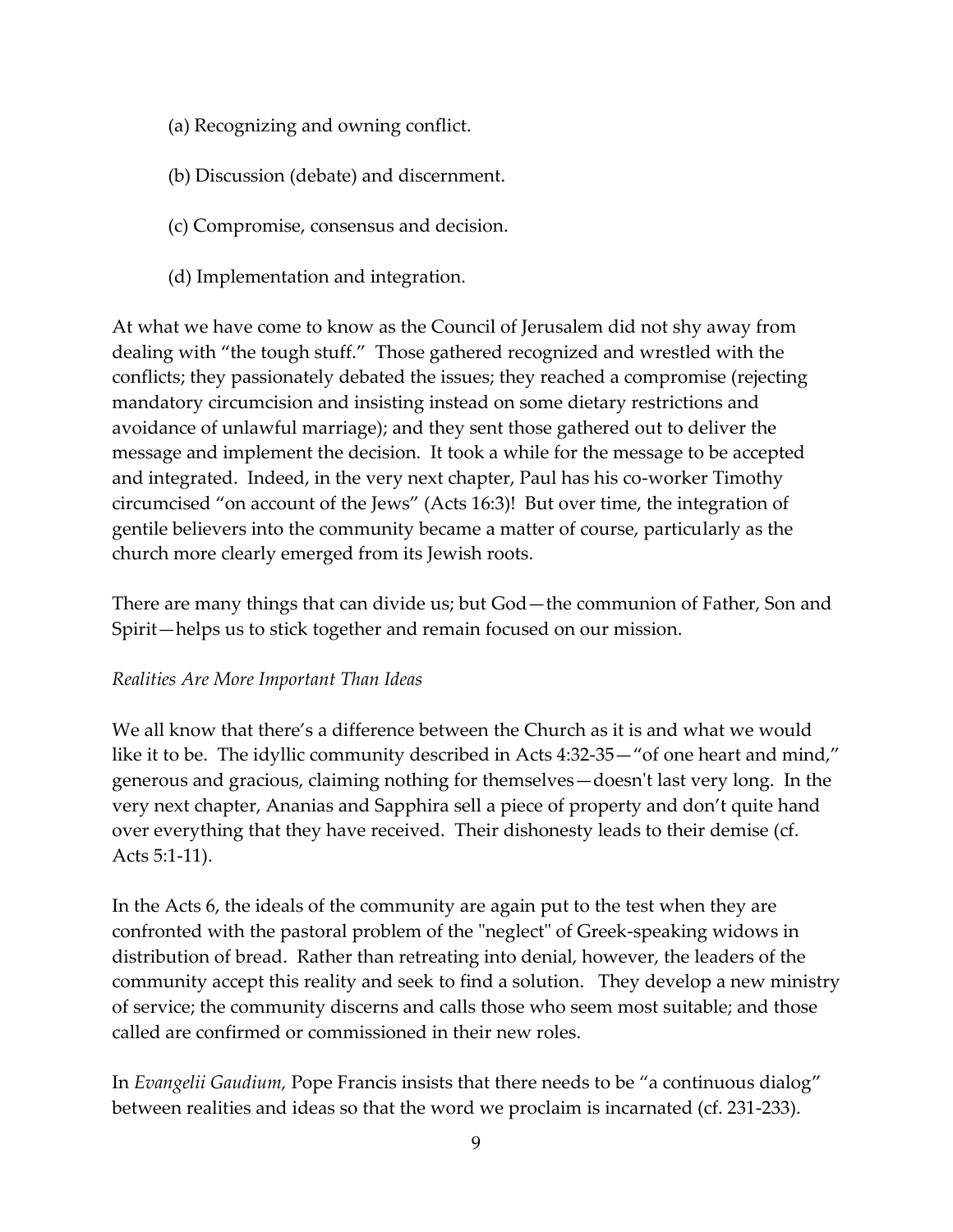"Not to put the word into practice, not to make it a reality," the Pope maintains, "is to build on sand, to remain in the realm of pure ideas and to end up in a lifeless and unfruitful self-centeredness and Gnosticism" (233).

# *The Whole is Greater Than the Parts*

In describing this principle, Pope Francis uses some images from geometry:

Here our model is not the sphere, which is not greater than its parts, where every point is equidistant from the center, and there are no differences between them. Instead, it is the polyhedron, which reflects the convergence of all its parts, each of which preserves its distinctiveness (236).

Look around the dining room this evening. You are definitely not a study in uniformity! The Church herself is a community of believers among many and part of a wider human family. We are always and everywhere part of something bigger than ourselves.

While this may seem rather obvious, it is an increasingly counter-cultural idea. We live in the Age of the App, where consumer choice is exalted and we are able to customize our identities. While there is nothing inherently wrong with selfactualization and integration, we can easily lose our way and forget that we are not the center of the universe. Discipleship is not merely something we choose like Coca-Cola or Nike shoes. It is a response to a call that we have received from the One who created us—a call that is mediated, tested and lived in a rich community.

# Conclusion

As we recall the many characters in the historical drama that unfolds in the Acts of the Apostles—Peter, Paul, Silas, Barnabas, Mark, Philip, James, Timothy, Prisca and Aquila, and many others—we are reminded yet again of what is often attributed to + Archbishop Oscar Romero of San Salvador but was in fact written by +Bishop Ken Untener as part of a homily by + John Cardinal Dearden of Detroit:

*It helps, now and then, to step back and take a long view.*

*The kingdom is not only beyond our efforts, it is even beyond our vision.*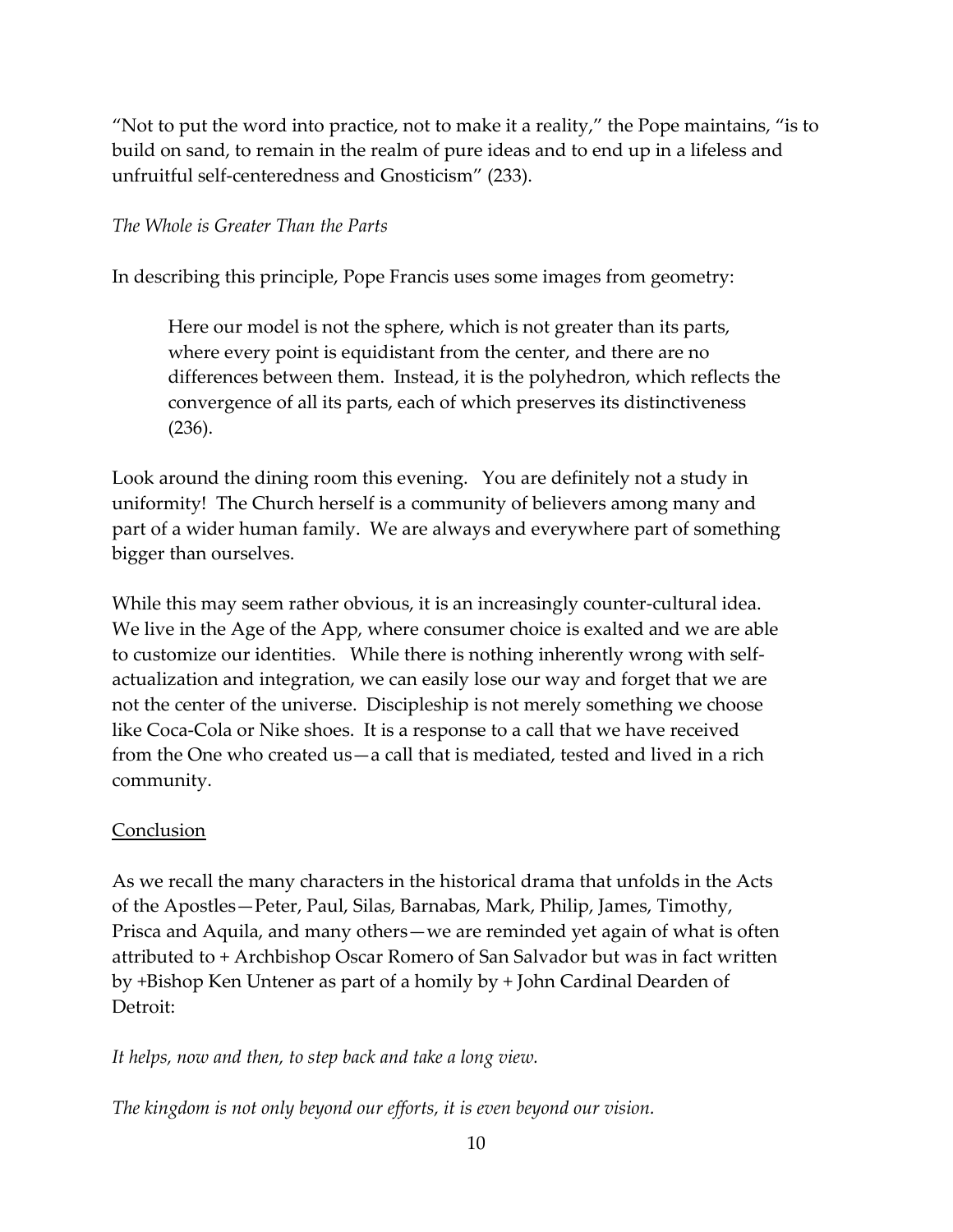*We accomplish in our lifetime only a tiny fraction of the magnificent enterprise that is God's work. Nothing we do is complete, which is a way of saying that the Kingdom always lies beyond us.*

*No statement says all that could be said.*

*No prayer fully expresses our faith.*

*No confession brings perfection.*

*No pastoral visit brings wholeness.*

*No program accomplishes the Church's mission.*

*No set of goals and objectives includes everything.*

*This is what we are about.*

*We plant the seeds that one day will grow.*

*We water seeds already planted, knowing that they hold future promise.*

*We lay foundations that will need further development.*

*We provide yeast that produces far beyond our capabilities.*

*We cannot do everything, and there is a sense of liberation in realizing that.*

*This enables us to do something, and to do it very well.*

*It may be incomplete, but it is a beginning, a step along the way, an opportunity for the Lord's grace to enter and do the rest.*

*We may never see the end results, but that is the difference between the master builder and the worker.*

*We are workers, not master builders; ministers, not messiahs.*

*We are prophets of a future not our own.*